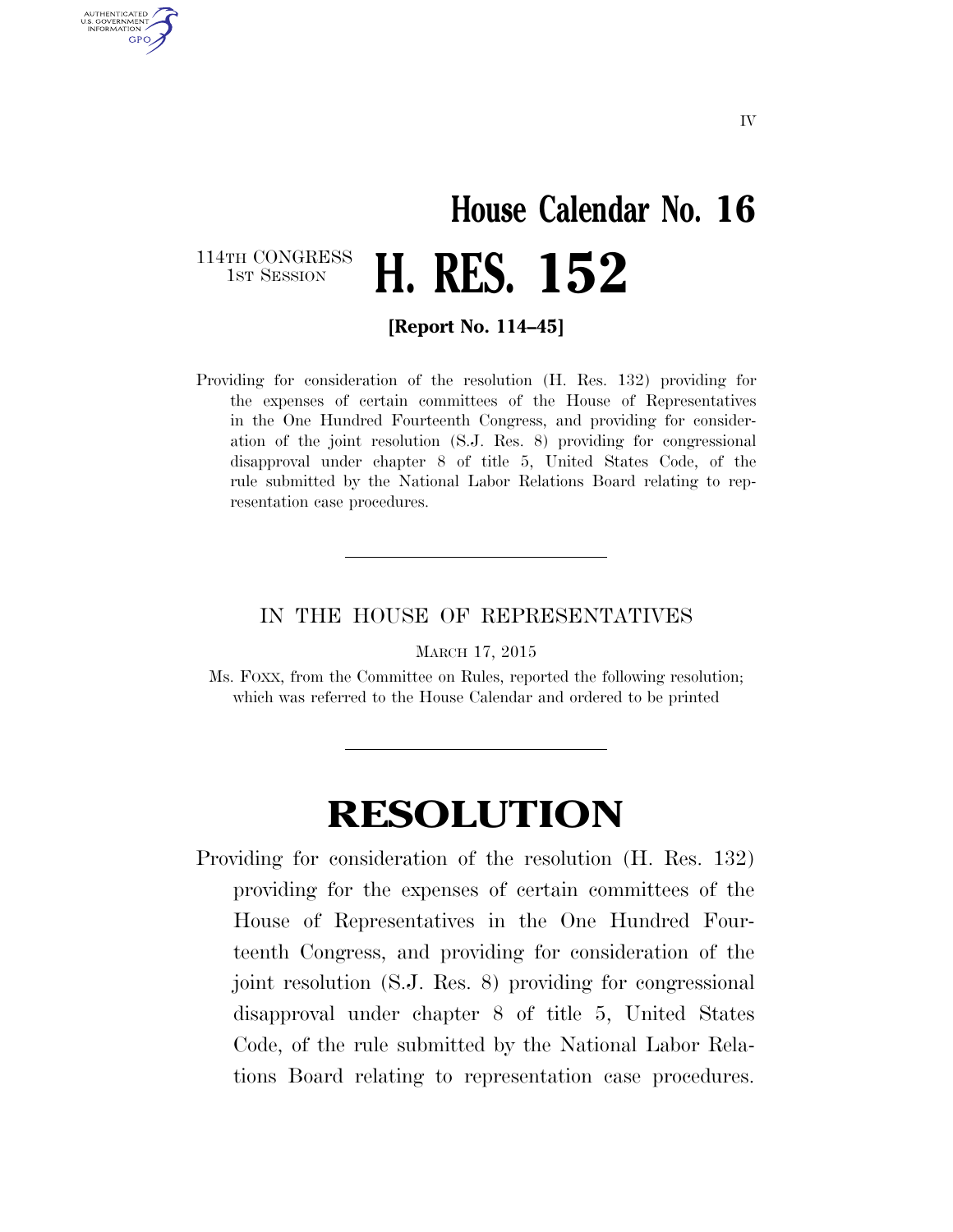*Resolved,* That upon adoption of this resolution it shall be in order without intervention of any point of order to consider in the House the resolution (H. Res. 132) pro- viding for the expenses of certain committees of the House of Representatives in the One Hundred Fourteenth Con- gress. The amendment printed in the report of the Com- mittee on Rules accompanying this resolution shall be con- sidered as adopted. The resolution, as amended, shall be considered as read. The previous question shall be consid- ered as ordered on the resolution, as amended, to adoption without intervening motion or demand for division of the question except: (1) one hour of debate equally divided and controlled by the chair and ranking minority member of the Committee on House Administration; and (2) one mo-tion to recommit which may not contain instructions.

 SEC. 2. Upon adoption of this resolution it shall be in order to consider in the House the joint resolution (S.J. Res. 8) providing for congressional disapproval under chapter 8 of title 5, United States Code, of the rule sub- mitted by the National Labor Relations Board relating to representation case procedures. All points of order against consideration of the joint resolution are waived. The joint resolution shall be considered as read. All points of order against provisions in the joint resolution are waived. The previous question shall be considered as ordered on the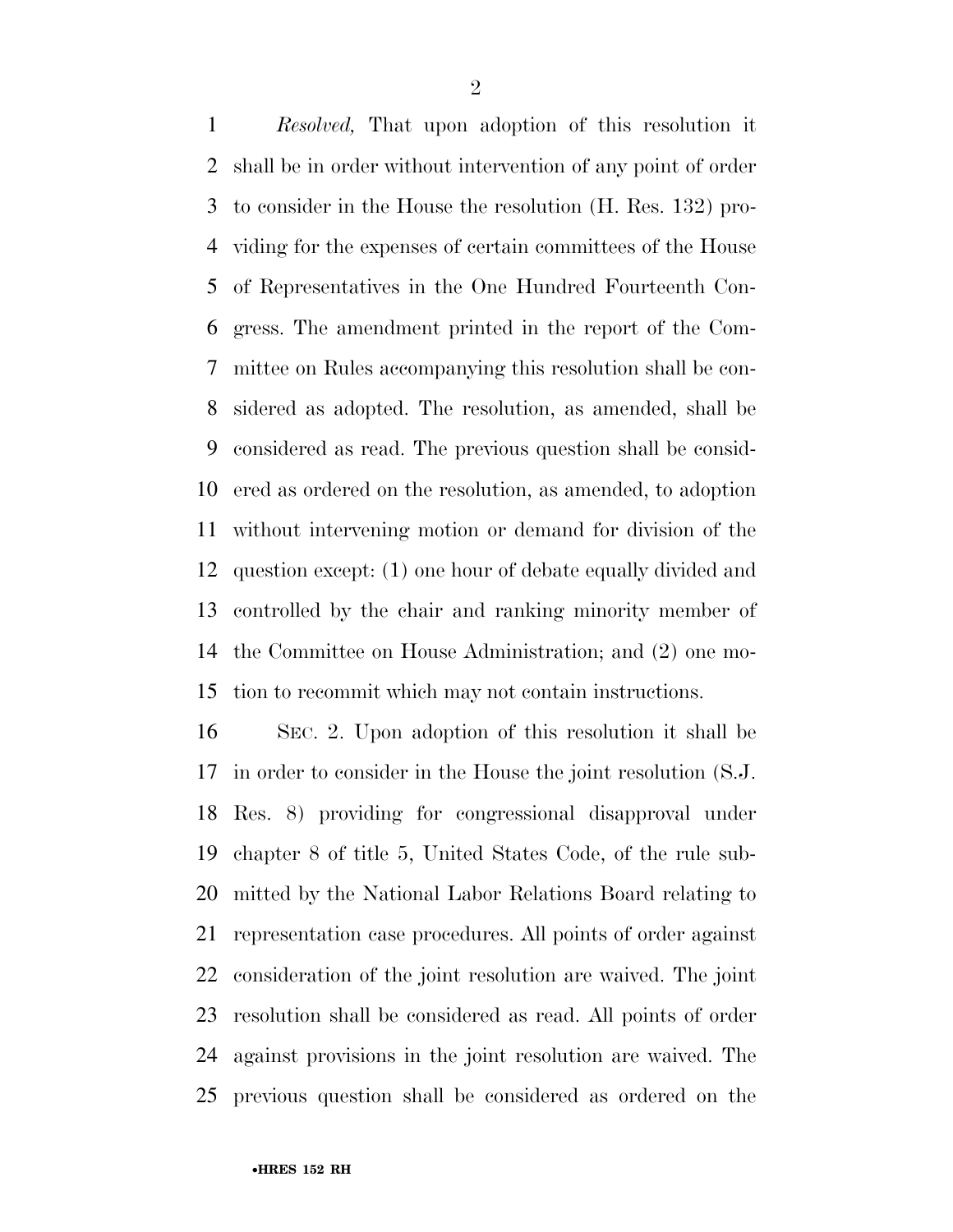joint resolution and on any amendment thereto to final passage without intervening motion except: (1) one hour of debate equally divided and controlled by the chair and ranking minority member of the Committee on Education and the Workforce; and (2) one motion to commit.